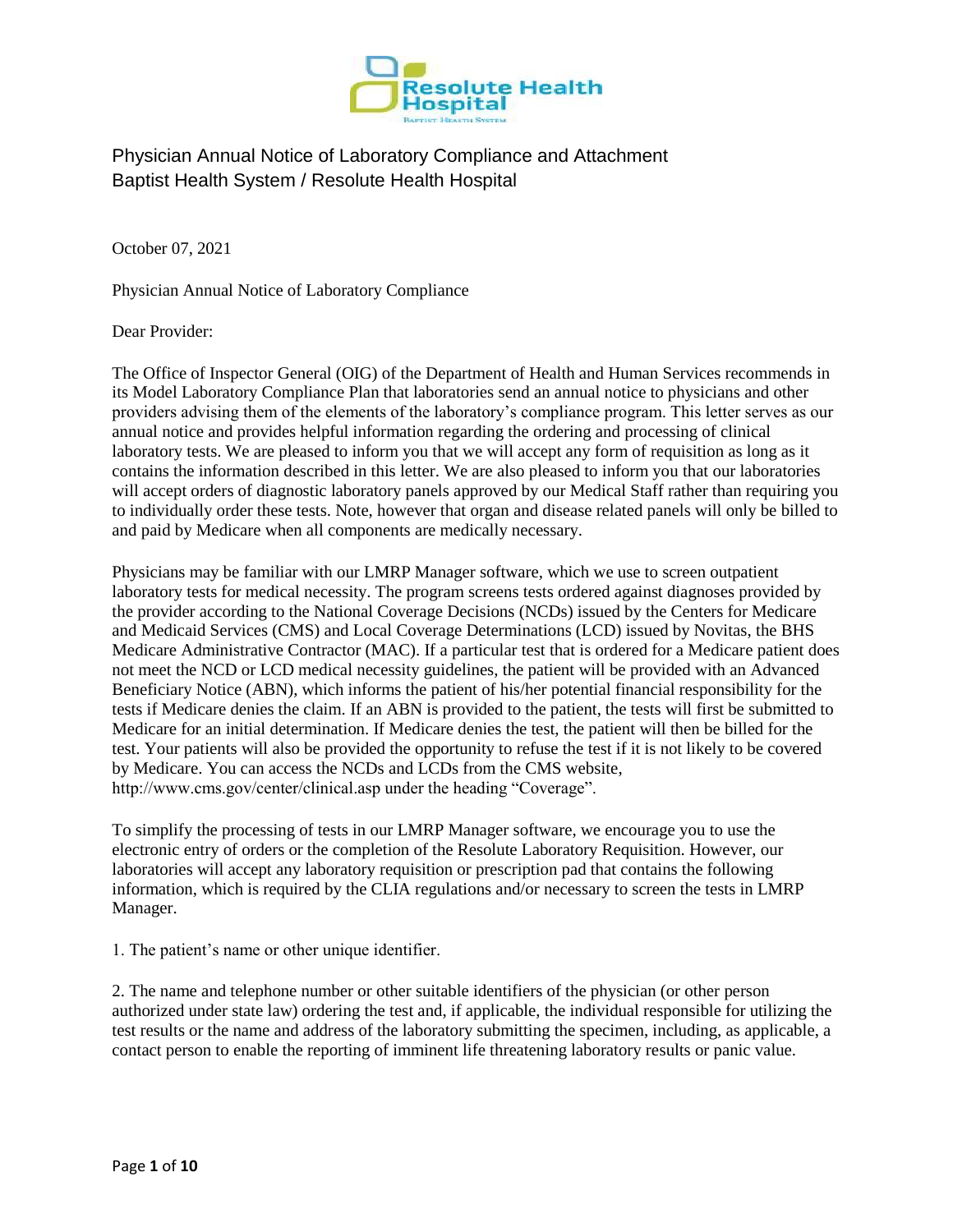

3. The name and/or CPT code of the test(s) to be performed including the CPT code for each component of any panels ordered. Note that we prefer to have both the name and the CPT code.

4. All of the patient's current ICD-10-CM codes or narrative diagnosis.

5. The date of specimen collection (for pap smears, the date of last menstrual period, age or date of birth and indication of whether the patient had a previous abnormal result, treatment or biopsy).

6. Additional information relevant and necessary to a specific test to assure accurate and timely testing and reporting of results as determined by the hospital. This information should include, if appropriate, the source of the specimen and time of collection.

7. The signature of the ordering physician or other person authorized to directly order clinical laboratory tests or a representative from the physician's practice.

Should we receive a requisition that does not contain the information listed above, we will return the requisition to your office via FAX for completion of the required information. Without appropriate documentation and /or all current diagnostic information the patient may refuse the test, delaying valuable information or may be required to pay for services that otherwise would be covered as a coverage benefit. We appreciate your cooperation in completing the required information.

We have also attached the list of the non-standard diagnostic panels and reflex tests approved by our Medical Staff and offered by our laboratories. The approved non- standard panels may be ordered as a whole rather than ordering each individual test. This list includes the name of the panel as it will appear on our requisition and the individual tests and corresponding CPT codes that make up the panel. To the extent that you order one of these non-standard panels, the OIG has asked us to advise you of the following:

1. The Medicare program provides separate reimbursement to the laboratory for each individual component contained in the non-standard panel;

2. Ordering non-standard panels may result in the ordering of tests which are not covered, reasonable or necessary and these tests will not be billed except for the purpose of receiving a denial; and

3. Any individual who knowingly causes a false claim to be submitted may be subject to sanctions or remedies available under civil, criminal and administrative law.

Reflex tests will be performed as noted unless you specifically opt out of the reflex test by noting this on the original order or requisition.

The OIG's Model Compliance Plan also suggests that we inform you that our laboratories are relying on the following when we perform tests that you order:

1. The information you submit on the requisition accurately reflects the medical reasons for requesting the specified tests;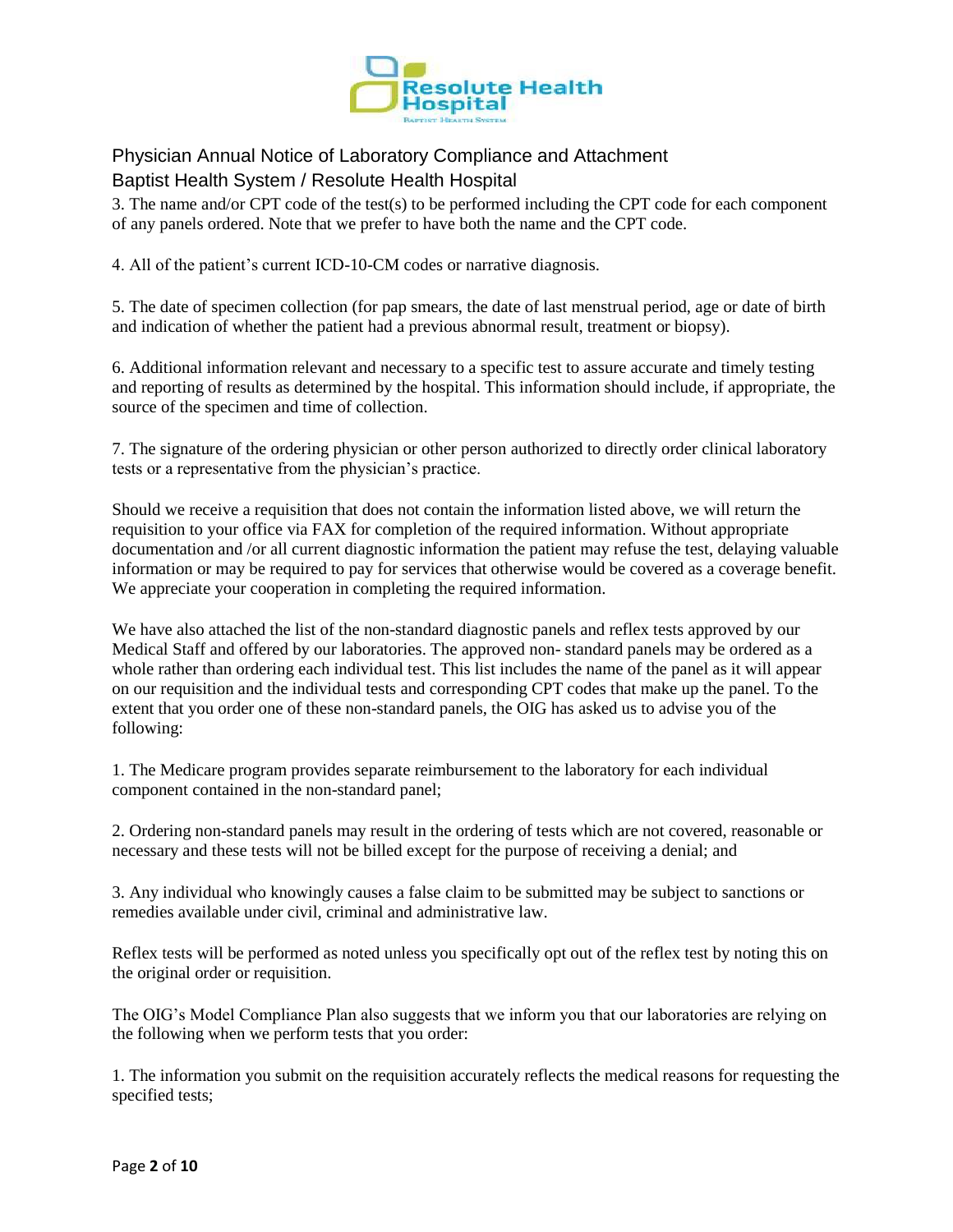

2. The medical necessity and order for each of the individual tests you order has been appropriately documented in the patient's medical record in your office;

3. Tests will only be ordered when each individual test is medically necessary for the diagnosis and treatment of the patient or the criteria in paragraph 5 below are satisfied;

4. You are treating the patient in connection with the diagnoses, complaints or reasons listed on the electronic order/ requisition;

5. When you order tests for purposes of screening for asymptomatic patients that you believe are appropriate you may want to consult the CMS Preventive Medicine website http://www.cms.gov/Medicare/Prevention/PrevntionGenInfo , the payor may not allow reimbursement unless the appropriate screening codes are used, Medicare usually does not cover screening tests other than those listed. This should has been explained to the patient, and on the requisition note that the test is for screening purposes; and

6. Upon request of the BHS / Resolute Health Hospital or its payors, you agree to provide documentation from your office that reflects that the test was ordered and medically necessary for the patient.

Lastly, the Model Compliance Plan also suggests that we provide you with a copy of the Medicare Laboratory fee schedule and advise you that the Medicaid reimbursement amount may be equal to or less than the amount of Medicare reimbursement that the hospital will receive on the tests you order. The Medicare fee schedule may be found on the CMS webpage at http://www.cms.gov/center/clinical.asp under the heading "Billing/Payment".

The Laboratory Medical Director at Resolute Health Hospital is Dr. Nancy Beaman Banks whose phone number is 830-500-6831. We greatly appreciate your support for our Laboratory Compliance Program. If you have any questions or comments regarding the BHS / Resolute Health Hospital Laboratory Compliance Program, please do not hesitate to contact the Market Director, Laboratory Services, Alma Castañeda at 210-297-9655 or the Regional Laboratory Quality Coordinator, Victoria Morizen at 210- 297-9651.

Sincerely,

KAR

Nancy Beaman Banks, MD Resolute Health Hospital Laboratory Medical Director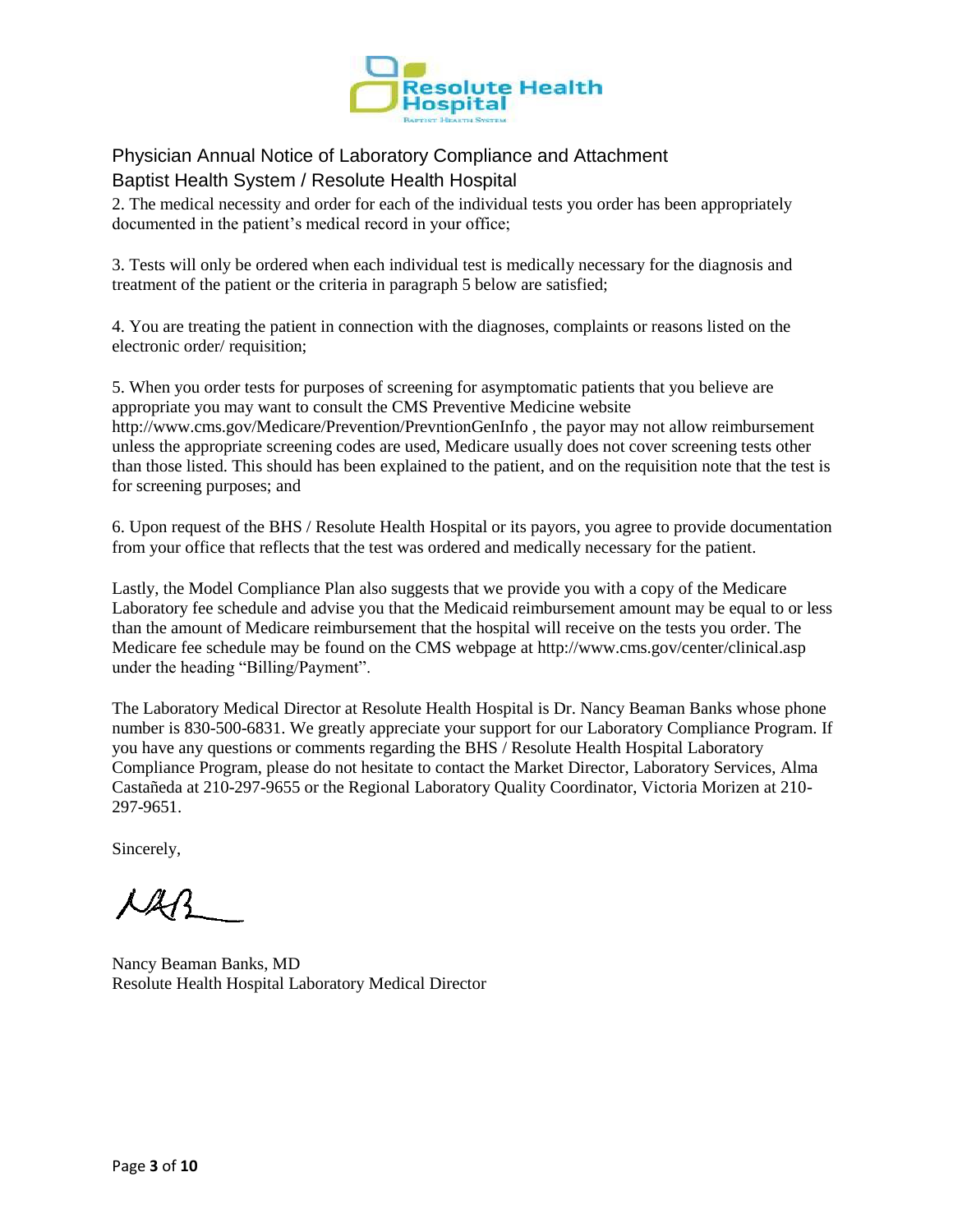

Physician Annual Notice of Laboratory Compliance and Attachment Baptist Health System / Resolute Health Hospital LIST OF NON-STANDARD DIAGNOSTIC CLINICAL LABORATORY PANELS APPROVED BY THE BAPTIST HEALTH SYSTEM AND RESOLUTE HEALTH HOSPITAL MEDICAL EXECUTIVE COMMITTEE

| <b>Panel</b><br><b>CPT Codes</b> | <b>Test Listings</b>                                           |
|----------------------------------|----------------------------------------------------------------|
| MIXING STUDY PT                  |                                                                |
| 85610                            | PROTHROMBIN TIME (INR)                                         |
| 85611                            | PROTIME PLASMA FRACTIONS (2)                                   |
| <b>MIXING STUDY PTT</b>          |                                                                |
| 85730                            | PARTIAL THROMBOPLASTIN ( PTT )                                 |
| 85732                            | PTT PLASMA FRACTIONS (2)                                       |
|                                  | LUPUS ANTICOAGULANT SCREEN                                     |
| 85610                            | PT.                                                            |
| 85730                            | <b>PTT</b>                                                     |
| 85670                            | <b>THROMBIN TIME</b>                                           |
| 85613                            | DRVVT RATIO                                                    |
| 85597                            | <b>STA CLOT LA</b>                                             |
| 85390                            | Pathology Interpretation                                       |
|                                  | WET MOUNT PREPARATION HEMATOLOGY                               |
| 87205                            | <b>GRAM STAIN</b>                                              |
| 87210                            | WET MOUNT W SIMPLE STAIN                                       |
|                                  | RESPIRATORY VIRAL PATHOGENS PCR                                |
|                                  | <b>ADENOVIRUS</b>                                              |
|                                  | RESPIRATORY SYNCYTIAL VIRUS A<br>RESPIRATORY SYNCYTIAL VIRUS B |
| 87633                            | <b>INFLUENZA A</b>                                             |
|                                  | <b>INFLUENZA A H1</b>                                          |
|                                  | <b>INFLUENZA A H3</b>                                          |
|                                  | <b>INFLUENZA B</b>                                             |
|                                  | <b>PARAINFLUENZA TYPE 1</b>                                    |
|                                  | <b>PARAINFLUENZA TYPE 2</b>                                    |
|                                  | PARAINFLUENZA TYPE 3                                           |
|                                  | <b>PARAINFLUENZA TYPE 4</b>                                    |
|                                  | <b>RHINOVIRUS</b>                                              |

HUMAN METAPNEUMOVIRUS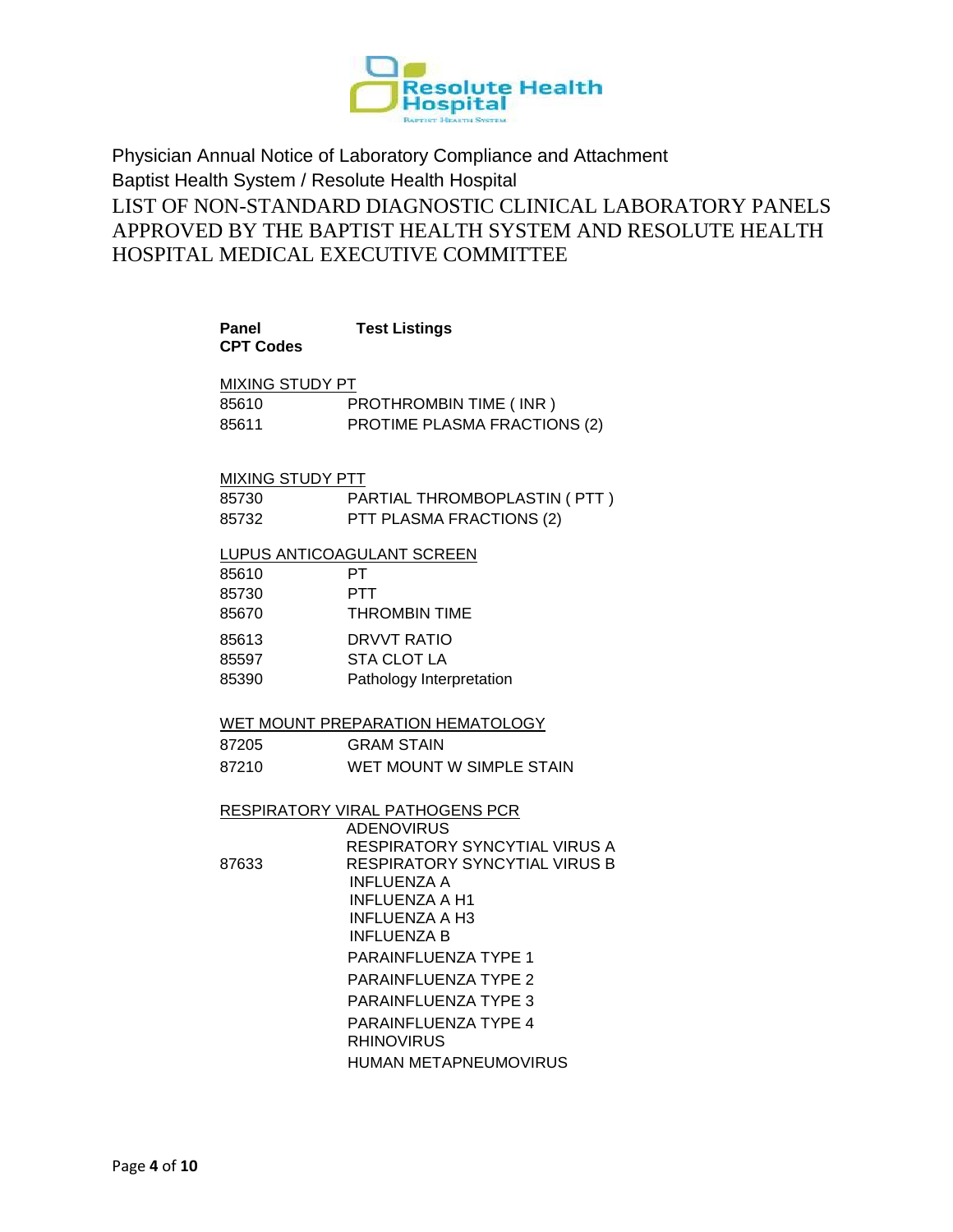

### MENINGITIS/ENCEPHALITIS

87483 ESCHERICHIA COLI K1 HAEMOPHILUS INFLUENZA LISTERIA MONOCYTOGENES NEISSERIA MENINGITIDES STREPTOCOCCUS AGALACTIAE CRYPTOCOCCUS GATTI/NEOFORMANS HERPES SIMPLEX 1 HERPES SIMPLEX 2 HUMAN HERPES VIRUS 6 ENTEROVIRUS HUMAN PARECHOVIRUS VARICELLA ZOSTER VIRUS

GASTROINTESTINAL PATHOGENS PCR

87506 CAMPYLOBACTER GROUP SALMONELLA SPECIES SHIGELLA SPECIES VIBRIO GROUP YERSINIS ENTEROCOLITICA NOROVIRUS GI/GII ROTAVIRUS A SHIGA TOXIN 1 AND SHIGA TOXIN 2 GENE VIRULENCE MARKERS

SWEAT CHLORIDE ANALYSIS

89230 SWEAT COLLECTION BY IONTOPHORESIS 82438 CHLORIDE, OTHER SOURCE

#### ABO/RH TYPE

86900 ABO TYPE ONLY 86901 RH TYPE

RESPIRATORY BORDETELLA BY PCR RESULTS ARE REPORTED AS:

BORDETELLA PERTUSSIS PCR 87798 X 3 BORDETELLA PARAPERTUSSIS BORDETELLA HOLMESLI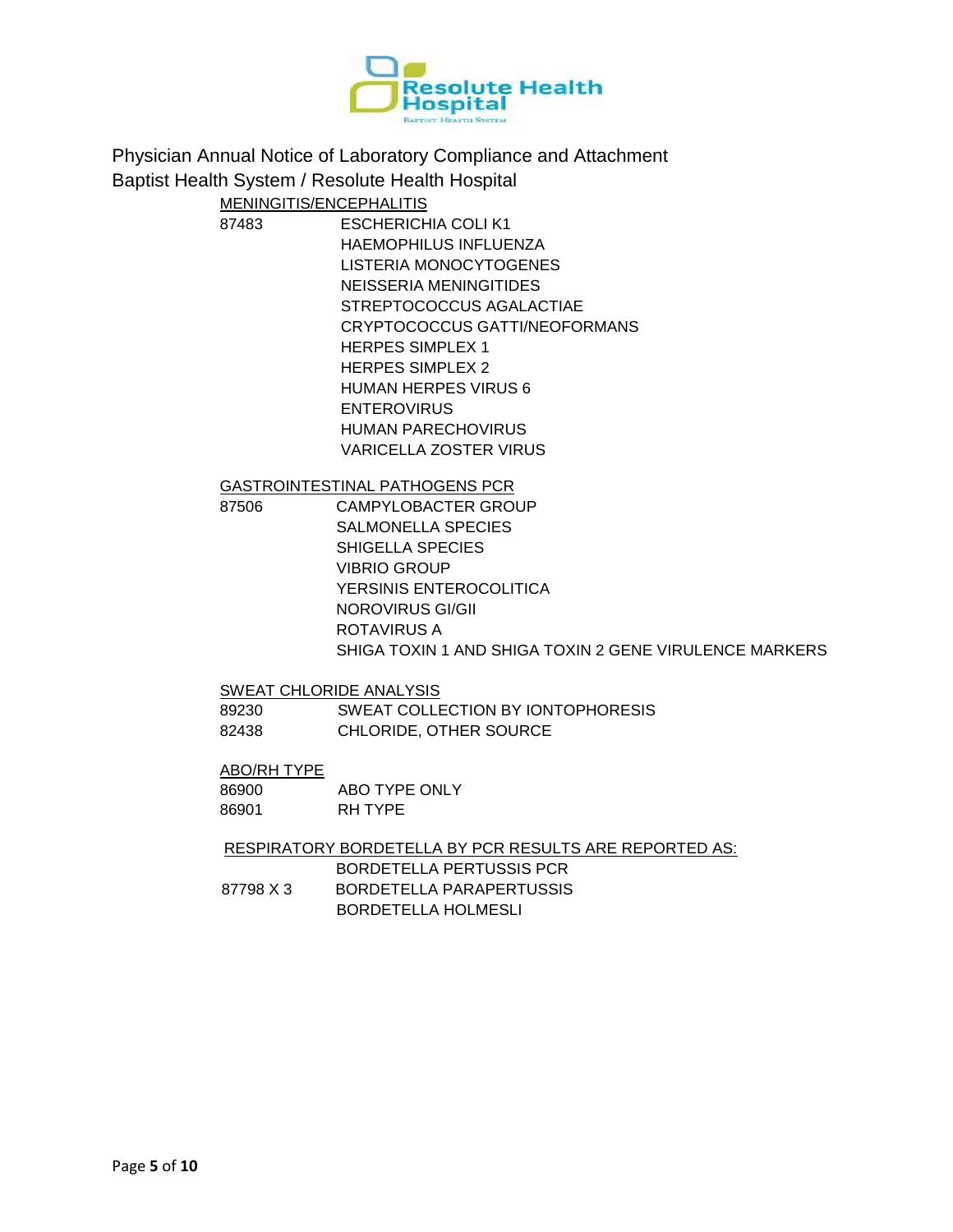

Physician Annual Notice of Laboratory Compliance and Attachment Baptist Health System / Resolute Health Hospital LIST OF REFLEX TESTING APPROVED BY THE BAPTIST HEALTH SYSTEM / RESOLUTE HEALTH HOSPITAL MEDICAL EXECUTIVE COMMITTEE

| <b>Ordered Test:</b>                                                                                                                                 | <b>Criteria</b>                                            | <b>Required Reflex Testing</b><br>Ordered:                                                                                                                                                                                                                                                       |
|------------------------------------------------------------------------------------------------------------------------------------------------------|------------------------------------------------------------|--------------------------------------------------------------------------------------------------------------------------------------------------------------------------------------------------------------------------------------------------------------------------------------------------|
| Lactate, Lactic Acid Level                                                                                                                           | Any Result >2 mEq/L                                        | Lactic Acid Level (in lab)                                                                                                                                                                                                                                                                       |
| <b>ANA Screen</b>                                                                                                                                    | • Any positive or<br>equivocal result                      | ANA panel includes:<br>Anti dsDNA quantitative<br>Anti Sm (Smith) IgG<br>$\bullet$<br>Anti SM/RNP IgG<br>$\bullet$<br>Anti SSA IgG<br>$\bullet$<br>Anti SSB IgG<br>$\bullet$<br>Anti Sci-70<br>$\bullet$<br>Anti JO-1 IgG<br>Anti RNP<br>Anti Centromere B<br>Anti Chromatin<br>Anti Ribosomal P |
| <b>CBC/Platelet Count</b>                                                                                                                            | Platelet count less than 50,000                            | Immature Platelet Fraction (IPF)                                                                                                                                                                                                                                                                 |
| CBC/Hemogram                                                                                                                                         | Hgb <9g/dl and MCV <78                                     | ReticCyto (Ret-HE,<br>RetAB, IRF, RetIRE)                                                                                                                                                                                                                                                        |
| CBC/CBC auto Diff                                                                                                                                    | Any abnormal parameter on CBC or<br>automated Differential | <b>Smear Review</b>                                                                                                                                                                                                                                                                              |
| Pathologist Review of<br>Peripheral Blood Smear                                                                                                      | All request for Pathologist review of<br>peripheral smear  | CBC with automated differential                                                                                                                                                                                                                                                                  |
| Pathology review of a<br>peripheral smear triggered<br>by either abnormal<br>parameters established by<br>the Hematology Lab or<br>physician request | Suspicion of acute leukemia by<br>pathologist              | Flow cytometric analysis of<br>peripheral blood                                                                                                                                                                                                                                                  |
| <b>LUPUS</b><br><b>ANTICOAGULANT Screen</b><br>(DRVVT)                                                                                               | Positive result                                            | DRVVT (Sure)<br>DRVVTMIX 1:1                                                                                                                                                                                                                                                                     |
| <b>Syphilis Total</b><br>Antibody/RPR Combo<br>Assay                                                                                                 | Reactive/Equivocal result RPR Non-<br>reactive             | Treponema Pallidum Particle<br>Agglutination (TP-PA)                                                                                                                                                                                                                                             |
| Syphilis Total<br>Antibody/RPR Combo<br>Assay                                                                                                        | Equivocal/Nonreactive RPR Reactive                         | RPR Titer Treponema Pallidum<br>Particle Agglutination (TP-PA)                                                                                                                                                                                                                                   |
| <b>Syphilis Total</b><br>Antibody/RPR Combo<br>Assay                                                                                                 | <b>Reactive RPR Reactive</b>                               | <b>RPR Titer</b>                                                                                                                                                                                                                                                                                 |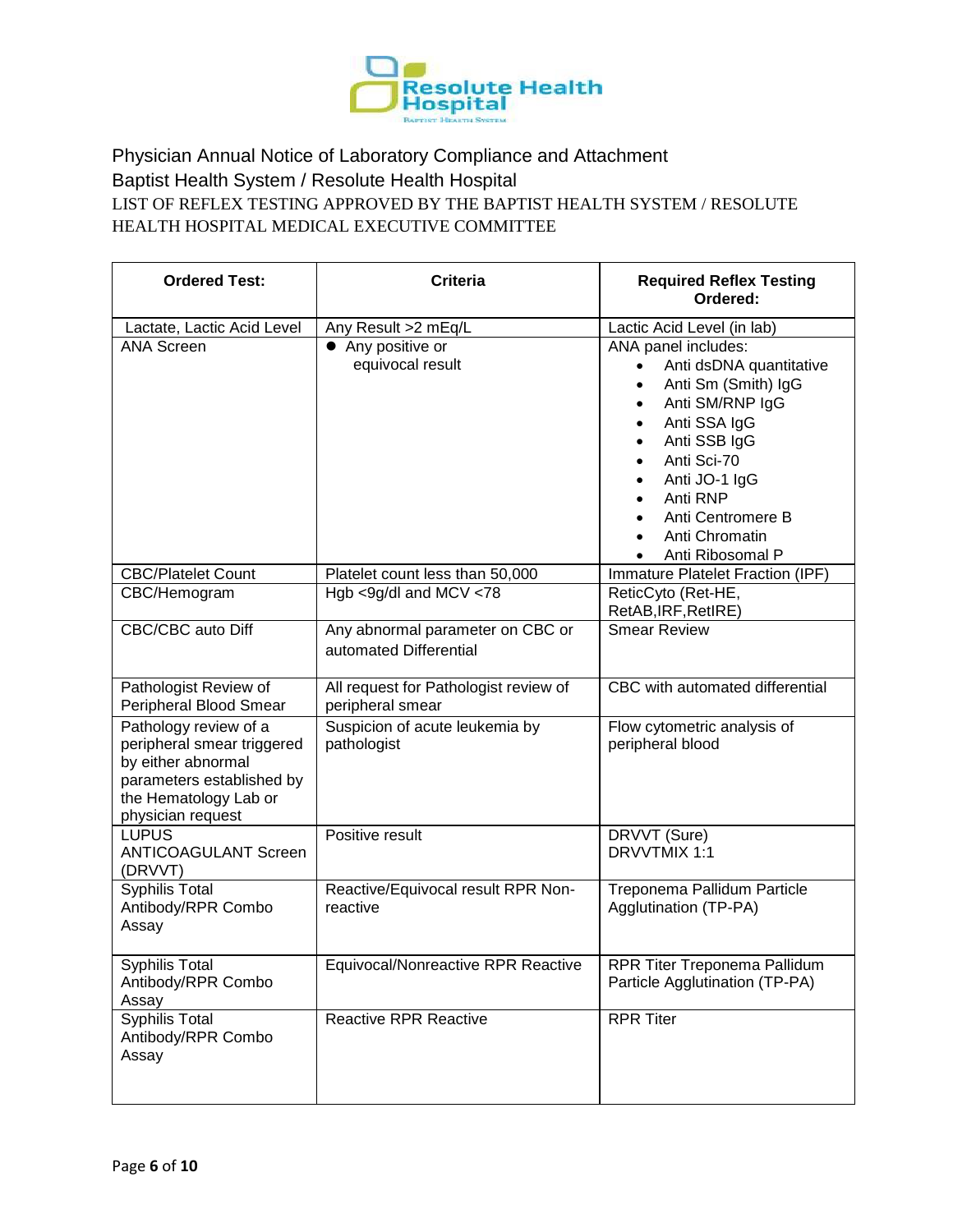

| <b>Ordered Test:</b>                                                                                       | <b>Criteria</b>                                                                                                                                      | <b>Required Reflex Testing</b><br>Ordered:                                                                                                                                                                                 |
|------------------------------------------------------------------------------------------------------------|------------------------------------------------------------------------------------------------------------------------------------------------------|----------------------------------------------------------------------------------------------------------------------------------------------------------------------------------------------------------------------------|
| Urinalysis w Microscopic<br>examination if indicated                                                       | Any of the following results are:<br>Positive for leukocyte<br>esterase<br>Positive for nitrite<br>Positive for occult blood<br>Positive for protein | Microscopic exam<br>Reflex to culture if any one of the<br>following are met:<br>• WBC's: $6 - 10$<br>• Leukocyte esterase: Trace +<br>• Nitrite: Trace +<br>• Bacteria: Moderate/Many                                     |
| Hbs Ag                                                                                                     | Any positive or equivocal result                                                                                                                     | Hbs Ag confirmatory                                                                                                                                                                                                        |
| HIV AB AG Combo                                                                                            | Positive screen with negative<br>confirmatory test                                                                                                   | HIV-1 RNA qualitative                                                                                                                                                                                                      |
| AFB smear on sputum                                                                                        | Positive result                                                                                                                                      | Mycobacteria tuberculosis by<br><b>PCR</b>                                                                                                                                                                                 |
| <b>AFB Culture</b>                                                                                         | Growth of acid fast bacillus                                                                                                                         | DNA probe for identification                                                                                                                                                                                               |
| <b>AFB Culture</b>                                                                                         | Positive AFB smear                                                                                                                                   | Mycobacterium tuberculosis PCR                                                                                                                                                                                             |
| Mycobacteria tuberculosis<br>PCR on sputum                                                                 | Any result                                                                                                                                           | <b>AFB</b> culture                                                                                                                                                                                                         |
| Cryptococcal antigen                                                                                       | Positive result                                                                                                                                      | Fungal culture                                                                                                                                                                                                             |
| C. difficile screen<br>(specimens only accepted<br>if watery and conform to<br>the shape of the container) | Positive GDH and Negative Toxic<br>Antigen Screen<br>or<br><b>Negative GDH and Positive Toxic</b><br>Antigen Screen                                  | C. difficile toxin PCR                                                                                                                                                                                                     |
| <b>Microbiology Cultures</b>                                                                               | Identification of pathogen                                                                                                                           | • Gram Stain<br>• Anaerobic & aerobic cultures<br>performed as appropriate for<br>specimen source<br>• Antibiotic susceptibility where<br>applicable. Susceptibilities not<br>automatically performed on all<br>pathogens. |
| Microbiology Blood<br>Cultures                                                                             | Positive growth of gram positive or<br>gram negative bacteria                                                                                        | Gram positive and/or Gram<br>negative nucleic acid test                                                                                                                                                                    |
| <b>Routine Culture</b>                                                                                     | Growth of MDRO Pseudomonas<br>aeruginosa                                                                                                             | Susceptibility testing for Avycaz<br>(ceftazidime/avibactam) and<br>Zerbaxa (ceftolozane/tazobactam)                                                                                                                       |
| <b>Gastrointestinal Pathogens</b><br><b>PCR</b>                                                            | Shigella species recovered                                                                                                                           | Culture for identification and<br>susceptibility testing                                                                                                                                                                   |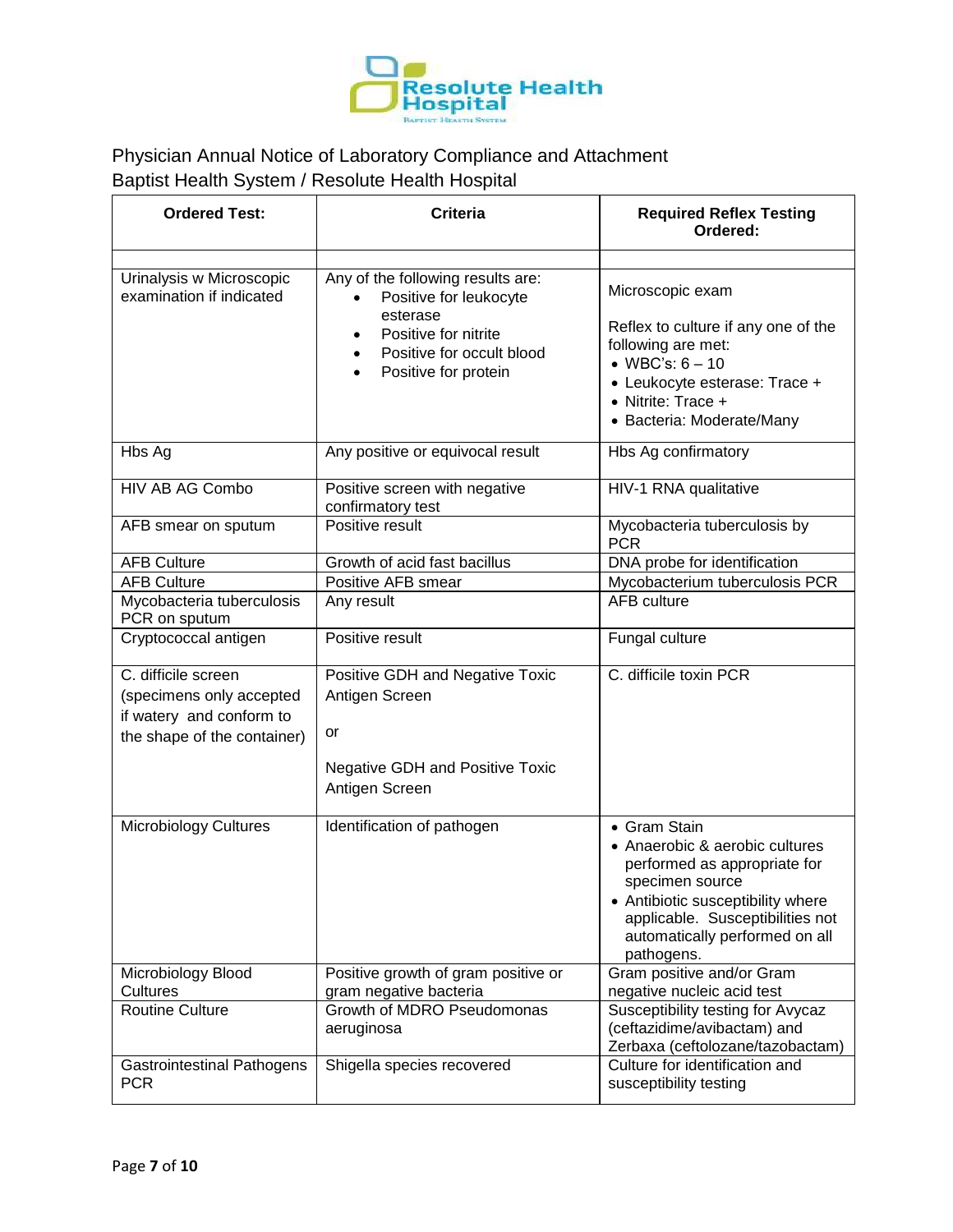

| <b>Ordered Test:</b>                                                              | <b>Criteria</b>                                                                                 | <b>Required Reflex Testing</b><br>Ordered:                                                                                                             |
|-----------------------------------------------------------------------------------|-------------------------------------------------------------------------------------------------|--------------------------------------------------------------------------------------------------------------------------------------------------------|
| <b>Gastrointestinal Pathogens</b><br><b>PCR</b>                                   | Salmonella species recovered                                                                    | Culture for identification and<br>susceptibility testing if indicated.<br>Submit to the Texas Department<br>of State Health Services Lab in<br>Austin. |
| <b>Gastrointestinal Pathogens</b><br><b>PCR</b>                                   | Vibrio group recovered                                                                          | Culture for identification. Submit<br>to the Texas Department of State<br><b>Health Services in Austin</b>                                             |
| <b>Fungal Culture</b>                                                             | Growth of probable coccidioides                                                                 | DNA probe for identification                                                                                                                           |
| Rapid Flu A                                                                       | Any result                                                                                      | Rapid Flu B                                                                                                                                            |
| Rapid Flu B                                                                       | Any result                                                                                      | Rapid Flu A                                                                                                                                            |
| Rapid Malaria Antigen                                                             | Positive                                                                                        | Malaria smear                                                                                                                                          |
| Malaria Smear                                                                     | Any result                                                                                      | Rapid malaria antigen                                                                                                                                  |
| Cryptosporidium parvum<br>immunoassay                                             | Any result                                                                                      | Entamoeba histolytica and Giardia<br>lamblia immunoassays                                                                                              |
| Entamoeba histolytica<br>immunoassay                                              | Any result                                                                                      | Cryptosporidium parvum and<br>Giardia lamblia immunoassays                                                                                             |
| Giardia lamblia<br>immunoassay                                                    | Any result                                                                                      | Cryptosporidium parvum and<br>Entamoeba histolytica<br>immunoassays                                                                                    |
| Rapid Strep Group A                                                               | Any negative result                                                                             | <b>Streptococcal Screen Culture</b><br>Group A                                                                                                         |
| SARS Antigen FIA (EUA)                                                            | Negative result                                                                                 | SARS CoV-2 RT-PCR                                                                                                                                      |
| Antibody Screen                                                                   | Positive antibody screen                                                                        | Antibody Identification, Antigen<br>Testing<br>Two Unit Cross-match if non-<br>surgical patient with<br>a hemoglobin <8                                |
| Direct Antibody Test (DAT)<br>on cord blood                                       | Positive result                                                                                 | <b>Total and Direct Bilirubin</b>                                                                                                                      |
| Rh on Mother and Baby                                                             | Rh negative mother/ Rh positive baby                                                            | Fetal Hemoglobin Scr.(85641)                                                                                                                           |
| Fetal Hemoglobin Screen                                                           | Positive result                                                                                 | Feto-maternal Bleed by Flow<br>Cytometry (86356)                                                                                                       |
| Transfusion of any product<br>without current order for<br>ABO/RH and Antibody Sc | Order for blood product transfusion<br>with no specific order for ABO/RH<br>and Antibody screen | ABO/RH<br>Antibody Screen                                                                                                                              |
| <b>Antibody Titer</b>                                                             | Any titer                                                                                       | Rh type                                                                                                                                                |
| <b>Direct Coombs-Poly</b>                                                         | <b>Positive Result</b>                                                                          | Direct Coombs-Anti IgG<br>Direct Coombs-Anti C3                                                                                                        |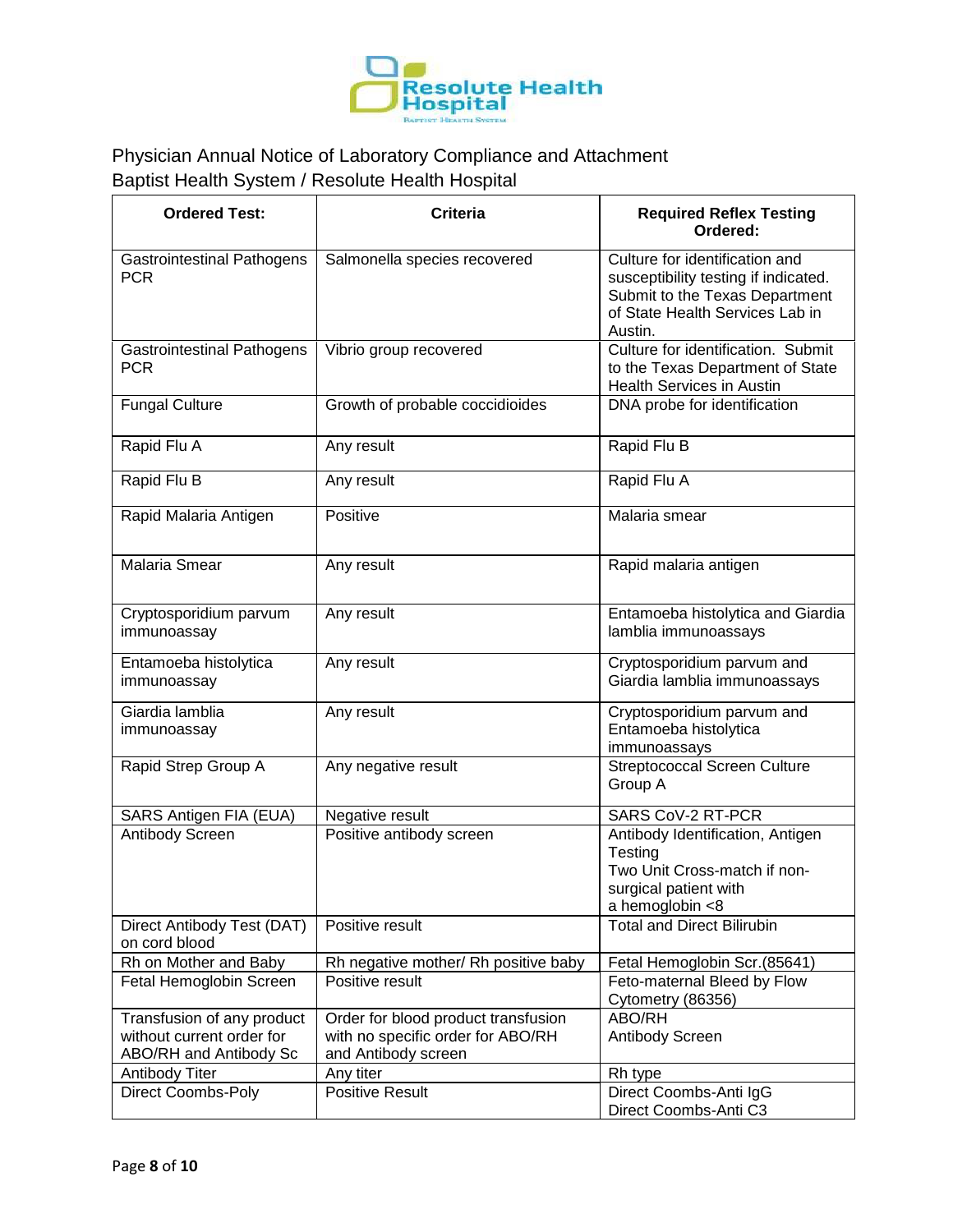

| <b>Ordered Test:</b>                           | <b>Criteria</b>                                                                                                       | <b>Required Reflex Testing</b><br>Ordered:                                                                   |
|------------------------------------------------|-----------------------------------------------------------------------------------------------------------------------|--------------------------------------------------------------------------------------------------------------|
| <b>HLA Matched Platelets</b>                   | Any order for HLA-matched platelets                                                                                   | HLA Type and HLA Antibody<br>screen, with identification if<br>indicated.                                    |
| <b>HLA Matched Platelets</b>                   | HLA matched platelets not available                                                                                   | Antibody screen for HLA<br>comparable platelets                                                              |
| <b>TSH</b>                                     | Abnormal result                                                                                                       | Free T4                                                                                                      |
| Urine 24 HR or Random<br>Immunoelectrophoresis | Possible monoclonal pattern                                                                                           | Immunoelectrophoresis with<br>immunofixation                                                                 |
| Serum Protein<br>Electrophoresis               | Monoclonal spike                                                                                                      | Immunoelectrophoresis with<br>immunofixation                                                                 |
| Hgb Electrophoresis                            | Presumed Hb-S<br>Abnormal patterns                                                                                    | Acid Electrophoresis technique                                                                               |
| Flow Cytometry<br>Leukemia/Lymphoma            | Path review                                                                                                           | Pathologist reviews blood smear<br>prior to sending specimen for<br>testing.                                 |
| Surgical and cytological<br>pathology          | Breast cancer diagnosis made                                                                                          | HER2 testing by FISH and/or IHC<br>and ER, PR, Ki67 testing by IHC                                           |
| Surgical and cytological<br>pathology          | Metastatic colorectal carcinoma<br>diagnosis made                                                                     | KRAS, NRAS, BRAF mutation<br>analysis, MSI by IHC                                                            |
| Surgical and cytological<br>pathology          | Metastatic or inoperable locally<br>advanced gastric or gastroesophageal<br>junction adenocarcinoma diagnosis<br>made | HER2 by IHC and, if equivocal,<br>HER2 by FISH                                                               |
| Surgical and cytological<br>pathology          | Plasma cell neoplasm diagnosis made                                                                                   | Myeloma prognostic panel by<br><b>FISH</b>                                                                   |
| Surgical and cytological<br>pathology          | Head and Neck squamous cell<br>carcinoma diagnosis made                                                               | P <sub>16</sub> by IHC                                                                                       |
| Surgical and cytological<br>pathology          | Diagnosis made of:<br>All primary colorectal or small bowel<br>carcinomas                                             | Screening for HNPCC/Lynch<br>Syndrome/microsatellite instability<br>by IHC.<br>If staining for both MLH1 and |
|                                                | All primary colorectal or small bowel<br>adenomas in patients below the age<br>of 40                                  | PMS2 is negative, BRAF mutation<br>with reflex to MLH1 Promoter<br>Methylation will be<br>performed.         |
| Surgical and cytological<br>pathology          | All primary endometrial carcinoma<br>diagnoses                                                                        | Screening for HNPCC/Lynch<br>Syndrome by IHC.                                                                |
|                                                |                                                                                                                       | If staining for both MLH1 and<br>PMS2 is negative, MLH1<br>Promoter Methylation will be<br>performed.        |
| Surgical and cytological<br>pathology          | Metastatic melanoma diagnosis made                                                                                    | <b>BRAF</b> mutation analysis (Assay<br>must be FDA approved for this<br>specific purpose)                   |